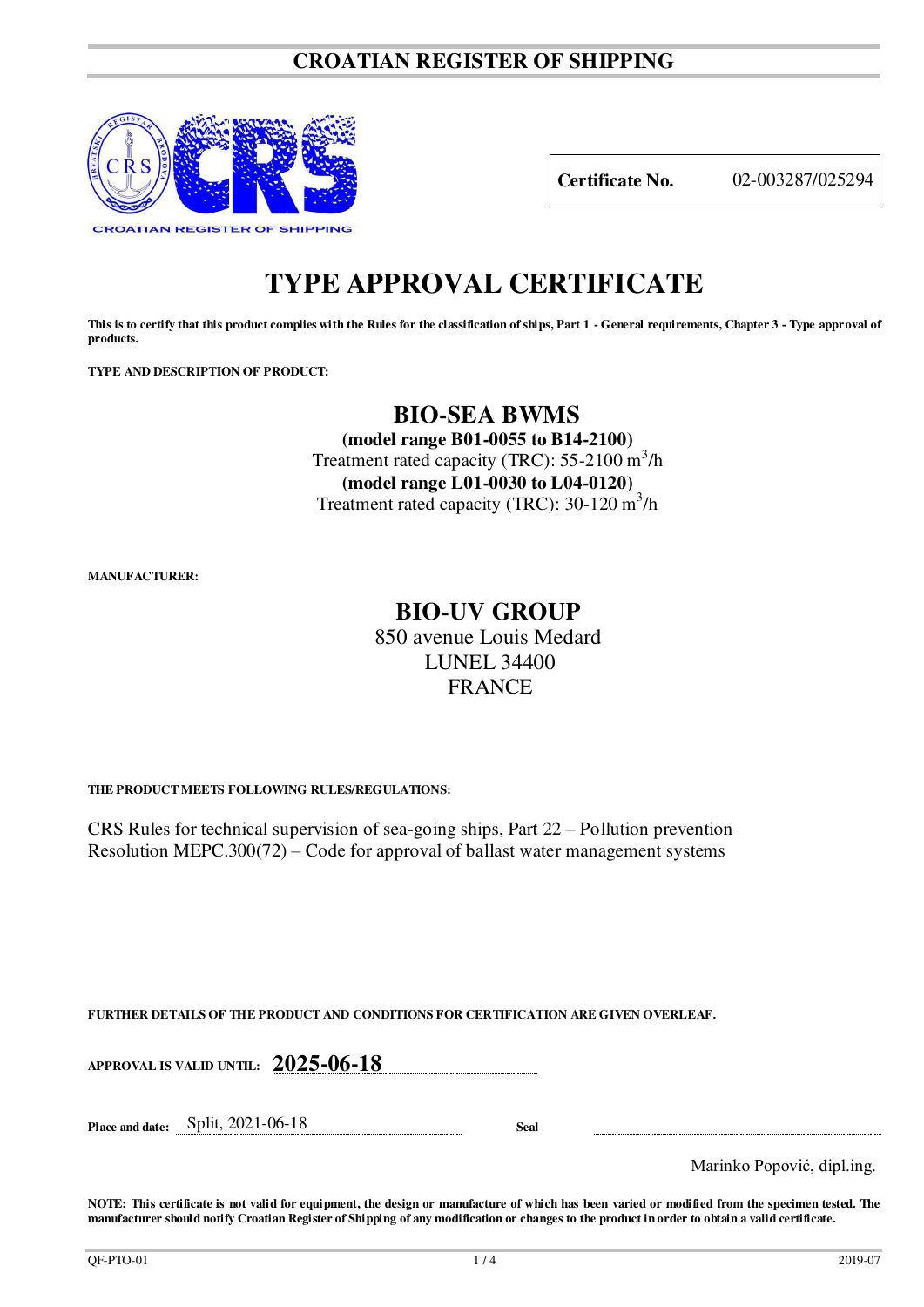

#### **DETAILED PRODUCT DESCRIPTION:**

Ballast water management system using filtration and UV disinfection at ballast water uptake and UV disinfection at ballast water discharge.

| <b>Model</b>          | <b>Max TRC</b><br><b>IMO/MPN</b><br>(m3/h) | <b>Max TRC</b><br><b>USCG/CMFDA</b><br>(m3/h) | <b>Min TRC</b><br>(m3/h) | <b>Filter</b><br><b>Filtrex</b> | Number of<br><b>UV</b> reactors |
|-----------------------|--------------------------------------------|-----------------------------------------------|--------------------------|---------------------------------|---------------------------------|
| B01-0055              | 55                                         | 55                                            | 50                       | ACB-904-080                     | $\mathbf{1}$                    |
| B01-0087              | 87                                         | 87                                            | 50                       | ACB-906-100                     | $\mathbf{1}$                    |
| B01-0135              | 135                                        | 100                                           | 50                       | ACB-910-150                     | $\mathbf{1}$                    |
| B01-0150              | 150                                        | 100                                           | 50                       | ACB-915-150                     | $\mathbf{1}$                    |
| B02-0190              | 190                                        | 190                                           | 100                      | ACB-915-150                     | $\mathbf{2}$                    |
| B02-0255              | 255                                        | 200                                           | 100                      | ACB-935-200                     | $\overline{c}$                  |
| B02-0300              | 300                                        | 200                                           | 100                      | ACB-945-200                     | 2                               |
| B03-0340              | 340                                        | 300                                           | 150                      | ACB-945-200                     | $\overline{3}$                  |
| B03-0450              | 450                                        | 300                                           | 150                      | ACB-955-250                     | 3                               |
| B04-0515              | 515                                        | 400                                           | <b>200</b>               | ACB-955-250                     | $\overline{4}$                  |
| B04-0600              | 600                                        | 400                                           | 200                      | ACB-985-300                     | $\overline{4}$                  |
| B05-0515              | 515                                        | 500                                           | 250                      | ACB-955-250                     | 5                               |
| B05-0750              | 750                                        | 500                                           | 250                      | ACB-985-300                     | 5                               |
| B06-0770              | 770                                        | 600                                           | 300                      | ACB-985-300                     | 6                               |
| B06-0900              | 900                                        | 600                                           | 300                      | ACB-999-350                     | 6                               |
| B07-0770              | 770                                        | 700                                           | 350                      | ACB-985-300                     | $\overline{7}$                  |
| B07-1040              | 1040                                       | 700                                           | 350                      | ACB-999-350                     | $\tau$                          |
| B08-1040              | 1040                                       | 800                                           | 400                      | ACB-999-350                     | $\,8\,$                         |
| B08-1200              | 1200                                       | 800                                           | 400                      | ACB-9100-400                    | 8                               |
| B09-1350              | 1350                                       | 900                                           | 450                      | ACB-9100-400                    | 9                               |
| B <sub>10</sub> -1040 | 1040                                       | 1000                                          | 500                      | ACB-999-350                     | 10                              |
| B10-1500              | 1500                                       | 1000                                          | 500                      | ACB-9100-400                    | 10                              |
| B <sub>12</sub> -1500 | 1500                                       | 1200                                          | 600                      | ACB-9100-400                    | 12                              |
| B12-1800              | 1800                                       | 1200                                          | 600                      | ACB-9120-500                    | 12                              |
| B <sub>14</sub> -1500 | 1500                                       | 1400                                          | 700                      | ACB-9100-400                    | 14                              |
| B <sub>14</sub> -2100 | 2100                                       | 1400                                          | 700                      | ACB-9120-500                    | 14                              |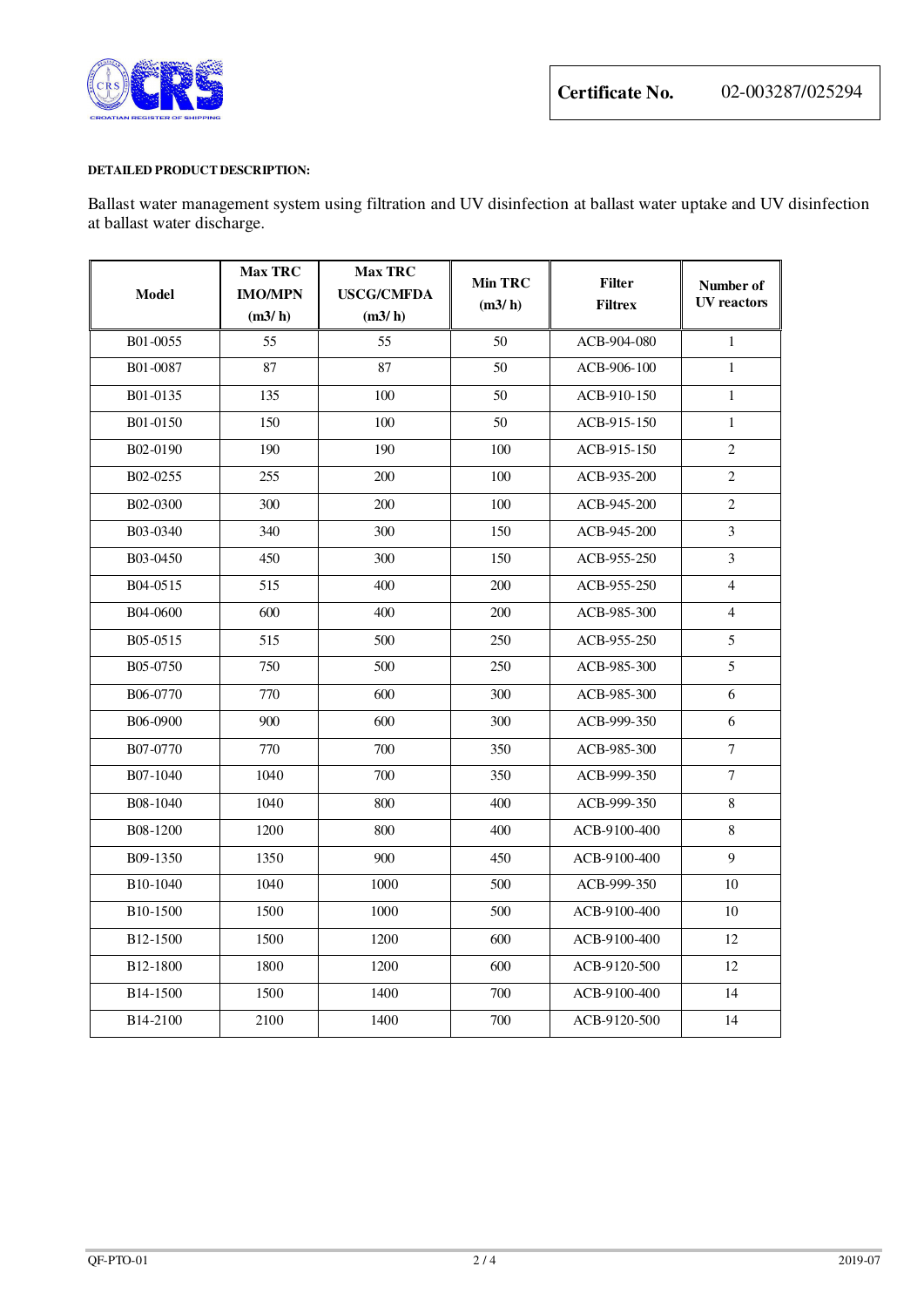

| Model          | <b>Max TRC</b><br><b>IMO/MPN</b><br>(m3/h) | <b>Max TRC</b><br><b>USCG/CMFDA</b><br>(m3/h) | <b>Min TRC</b><br>(m3/h) | <b>Filter</b><br><b>Filtrex</b> | Number of<br>UV<br>reactors |
|----------------|--------------------------------------------|-----------------------------------------------|--------------------------|---------------------------------|-----------------------------|
| L01-0030       | 30                                         | 20                                            | 13                       | ACB-903-065                     |                             |
| $1.01 - 00.55$ | 30                                         | 20                                            | 15                       | ACB-904-080                     |                             |
| $L02-0035$     | 35                                         | 35                                            | 20                       | ACB-903-065                     | 2                           |
| $L02-0055$     | 55                                         | 40                                            | 20                       | ACB-904-080                     | $\overline{2}$              |
| $1.02 - 0060$  | 60                                         | 40                                            | 25                       | $ACB-906-100$                   | 2                           |
| L03-0055       | 55                                         | 55                                            | 30                       | ACB-904-080                     | $\mathbf{3}$                |
| L03-0087       | 87                                         | 60                                            | 30                       | ACB-906-100                     | 3                           |
| L04-0087       | 87                                         | 80                                            | 40                       | $ACB-906-100$                   | 4                           |
| L04-0120       | 120                                        | 80                                            | 45                       | ACB-910-150                     | 4                           |

UV reactors can be combined in parallel for higher TRC.

### **APPLICATION / LIMITATIONS:**

Salinity: no limitation Temperature of ballast water: no limitation Minimum holding time between uptake and discharge: no limitation Minimum UV intensity (IMO Mode): Bio-Sea B Bio-Sea L  $150 \text{ W/m}^2$  at reduced flow 900 W/m<sup>2</sup>  $750 \text{ W/m}^2$  at full flow 2100 W/m<sup>2</sup> Minimum UV intensity (USCG Mode): Bio-Sea B Bio-Sea L  $725 \text{ W/m}^2$  at reduced flow 1700 W/m<sup>2</sup>  $1440 \text{ W/m}^2$  at full flow 2900 W/m<sup>2</sup>

900  $W/m<sup>2</sup>$  at reduced flow  $2100$  W/m<sup>2</sup> at full flow

1700  $W/m<sup>2</sup>$  at reduced flow 2900  $W/m^2$  at full flow

**TYPE APPROVAL DOCUMENTATION:** 

Minimum/ maximum working pressure: 2 bar/ 10 bar

| <b>Description</b>                       | Drawing no.                                                                                                                  | Rev.                                                                                                                 |
|------------------------------------------|------------------------------------------------------------------------------------------------------------------------------|----------------------------------------------------------------------------------------------------------------------|
| System drawings                          | As per FIC-BET 27                                                                                                            | A                                                                                                                    |
| Component drawings                       | As per FIC-BET 27                                                                                                            | A                                                                                                                    |
| Report for land-based test               | 11818036<br>7428-2019                                                                                                        | 18.07.2016.<br>06.10.2019.                                                                                           |
| Report for shipboard test                | 11824478                                                                                                                     | 04.02.2021.                                                                                                          |
| Environmental testing                    | 265598<br>FS-1406-265598-001<br>DELTA-T211580<br>U180693E1<br>E170814E1 180606<br>IP E182248E1<br>119-31029-1<br>120-28238-1 | 31.10.2014.<br>26.02.2015.<br>08.05.2017.<br>21.11.2018.<br>24.04.2018.<br>11.01.2019.<br>26.11.2019.<br>18.03.2021. |
| Operation, maintenance and safety manual | <b>BS3-01</b>                                                                                                                | A00                                                                                                                  |